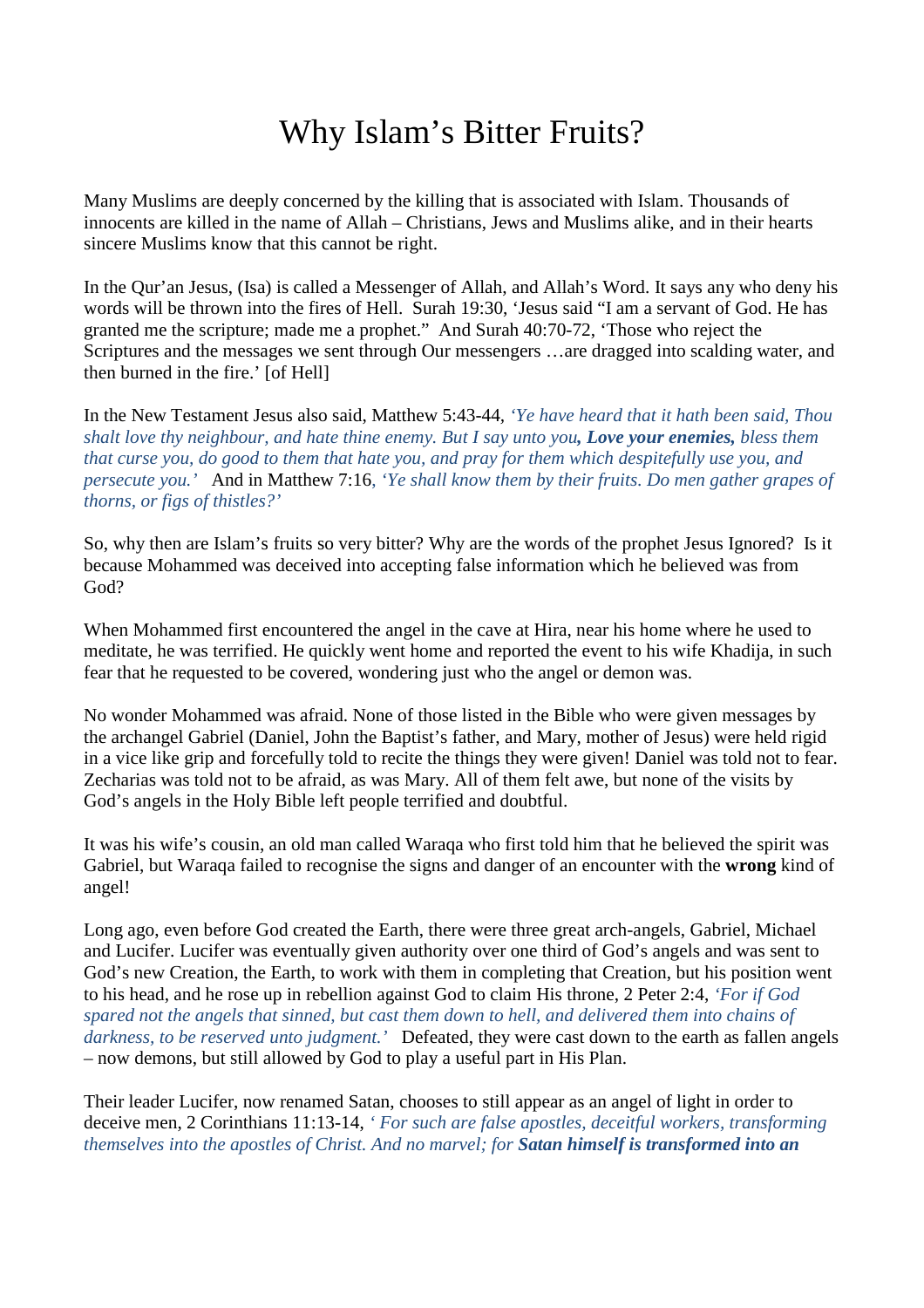*angel of light,'* This, he has done many times to divert many sincere God-fearing people from the truth of the Bible.

Satan knows that, as a result of his rebellion, God obliterated that first creation, which Satan had perverted, and replaced it with a new creation, which would be suitable for man, in Genesis 1:2, *'And the earth was [Hebrew – became] without form, and void; and darkness was upon the face of the deep. And the Spirit of God moved upon the face of the waters…'*  (Read our articles 'Creation in Seven Days' http://www.ozwitness.net/docs/creation\_in\_7\_days.pdf

and 'Dinosaurs and Man')

http://www.ozwitness.net/docs/dinosaurs\_and\_man.pdf

God then created Adam and Eve to replace the angels in His Plan. They were made in God's own image, Genesis 1:26, *'And God said, Let "US" make man in our image, after our likeness.'* But by their choices in the Garden of Eden, under Satan's influence they were cut off from their opportunity for eternal life. Satan hates the fact that men had replaced him with a chance to enter the very family of God and would like to destroy as much of mankind as he can.

Disqualified by sin, it took the death of the Creator Himself (*for the one who was to become Jesus Christ was the hands-on Creator carrying out the instructions of the One who was eventually to become His Father – the "US" of Genesis 1:26*) on the cross, to pay the penalty for all man's sins, so that through His atoning sacrifice we may once again enter into God's Plan, Romans 8:29, *'For whom he did foreknow, he also did predestinate to be conformed to the image of his Son, that he might be the firstborn among many brethren.'* 

At last men had before them the glorious eternal future God had originally planned, but Satan needed to once again divert them from the true path if he could. Part of the solution was his appearance in the cave at Hira with the information that contained enough truth for the God-fearing Mohammed to recognise, but with enough evil and untruth subtly inserted to cause the destruction of thousands, who would believe the Qur'an was truly God's word.

It is for that reason that many sincere Muslims are confused by their belief that Islam is a religion of peace but they see amongst its followers great violence, torture, hatred and war, based upon verses in the Qur'an which plainly contradict God's righteous words in the Bible.

Don't be surprised that you have been deceived, for so have most 'Christians'. So are all the other religions of the world, Revelation 12:9, *'And the great dragon was cast out, that old serpent, called the Devil, and Satan, which deceiveth the whole world: he was cast out into the earth, and his angels were cast out with him.'* In fact the Bible tells us that Satan is at this moment "the god of this world", 2 Corinthians 4:4, temporarily, with God's permission.

The true God is opening the minds of just a few Muslims to this truth, for it takes great courage to act on this knowledge in this world, but for those with that courage the rewards are beyond price, 1 Corinthians 2:9, *'But as it is written, Eye hath not seen, nor ear heard, neither have entered into the heart of man, the things which God hath prepared for them that love him.'*

This ministry is here to help and advise anyone with that kind of courage, who can recognise the only way to salvation, Acts 4:12, *'Neither is there salvation in any other: for there is none other*